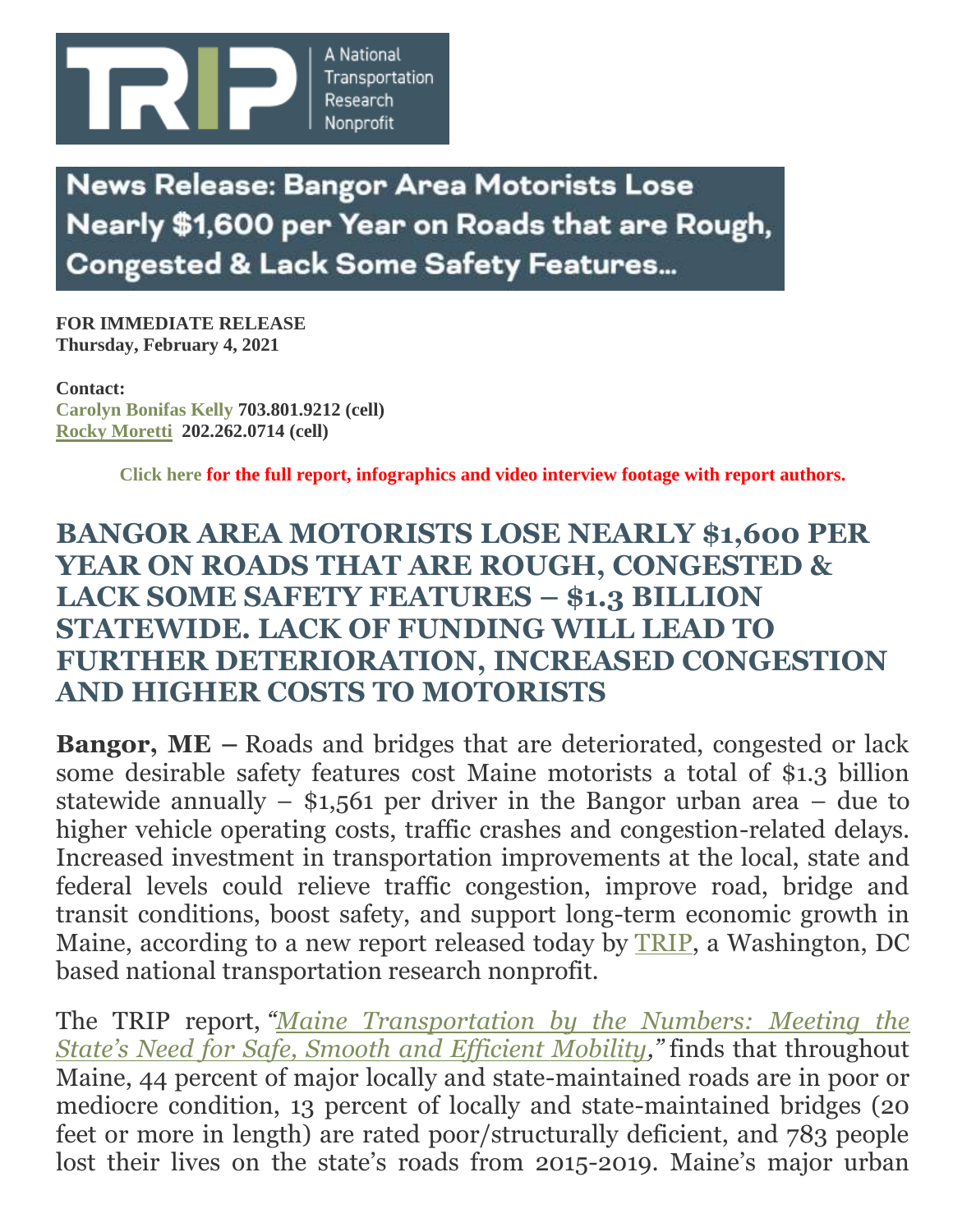roads are becoming increasingly congested, causing significant delays and choking commuting and commerce.

Driving on roads in the Bangor urban area costs the average driver \$1,561 per year in the form of extra vehicle operating costs (VOC) as a result of driving on roads in need of repair, lost time and fuel due to congestion-related delays, and the costs of traffic crashes in which the lack of adequate roadway features likely were a contributing factor. The report includes regional pavement and bridge conditions, a list of the most congested corridors, highway safety data, and cost breakdowns for the Bangor, Lewiston-Auburn and Portland urban areas and statewide. A breakdown of the costs per motorist in the state's largest urban areas, along with a statewide total, is below.

| <b>Location</b>        | voc           | <b>Congestion</b> | <b>Safety</b> | <b>TOTAL</b> |
|------------------------|---------------|-------------------|---------------|--------------|
| <b>Bangor</b>          | \$522         | \$541             | \$498         | \$1,561      |
| Lewiston-Auburn        | \$374         | \$451             | \$448         | \$1,273      |
| Portland               | \$531         | \$568             | \$293         | \$1,392      |
| <b>Maine Statewide</b> | \$563 Million | \$250 Million     | \$497 Million | \$1.3 Bilion |

The TRIP report finds that 24 percent of major locally and state-maintained roads in the Bangor urban area are in poor condition and another 17 percent are in mediocre condition, costing the average motorist an additional \$522 each year in extra vehicle operating costs, including accelerated vehicle depreciation, additional repair costs, and increased fuel consumption and tire wear. Statewide, 23 percent of Maine's major roads are in poor condition and 21 percent are in mediocre condition.

"Transportation is fundamental to our safety, economic prosperity, and quality of life," said Maine Department of Transportation Commissioner Bruce Van Note. "The challenges we face due to our chronic funding shortfall have been made worse by the recent drops in travel due to COVID-19 and the resulting reductions in Highway Fund and other transportation-related revenues. Once we have defeated the virus and dealt with the resulting economic fallout, we must work to resolve our structural transportation revenue problems so that we can not only maintain our transportation system, but also improve it with targeted capacity improvements, improvements to villages and downtowns, and measures to address climate change. Investing in transportation is key to moving Maine forward."

In the Bangor urban area, 13 percent of bridges are rated poor/structurally deficient, with significant deterioration to the bridge deck, supports or other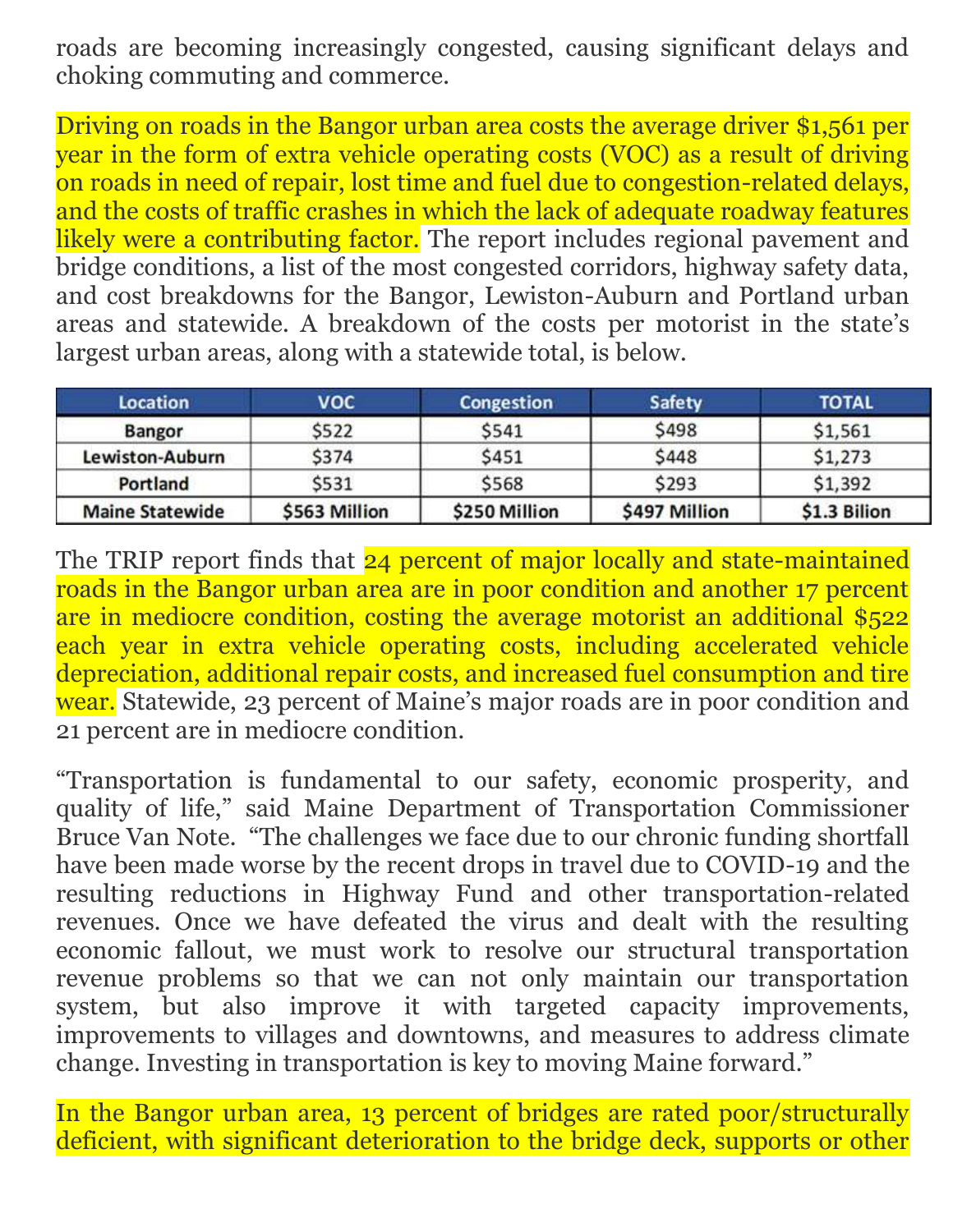major components. Statewide, 13 percent of Maine's bridges are rated poor/structurally deficient and 55 percent are rated in fair condition.

"Transportation is so critical to the city, region and state. The impacts of slim budgets, climate change and now the pandemic have greatly impacted our ability to keep up with infrastructure development and maintenance," said Bangor City Manager Cathy Conlow. "Our economic future is dependent on long term reliable funding for infrastructure.

Traffic congestion in the Bangor urban area is worsening, causing 26 annual hours of delay for the average motorist and costing the average Bangor driver \$541 annually in lost time and wasted fuel. Statewide, drivers lose \$250 million annually as a result of lost time and wasted fuel due to traffic congestion. The TRIP report identifies and ranks the 20 most congested corridors in Maine based on an analysis of delays during typical morning and evening peak travel periods.

Traffic crashes in Maine claimed the lives 783 people from 2015 to 2019. Maine's overall traffic fatality rate of 1.06 fatalities per 100 million vehicle miles of travel in 2019 is slightly lower than the national average of 1.11. In the Bangor urban area, on average, 18 people were killed in traffic crashes each year from 2015 to 2019. The financial impact of traffic crashes in which the lack of adequate roadway safety features were likely a contributing factor was an average of \$498 annually per each Bangor area driver.

"The pandemic has cast a spotlight on trucking's importance to our state, as our members have delivered the essential goods and services needed for Mainers to lead their daily lives and for businesses to bring their goods and services to market," said Timothy Doyle, vice president of the Maine Motor Transport Association. "Having a safe, reliable, and efficient transportation system is vital to our members and to the economy of Maine."

The efficiency and condition of Maine's transportation system, particularly its highways, is critical to the health of the state's economy. Annually, \$80.5 billion in goods are shipped to and from Maine, relying heavily on the state's network of roads and bridges. Increasingly, companies are looking at the quality of a region's transportation system when deciding where to re-locate or expand. Regions with congested or poorly maintained roads may see businesses relocate to areas with a smoother, more efficient and more modern transportation system. Approximately 283,000 full-time jobs in Maine in key industries like tourism, retail sales, agriculture and